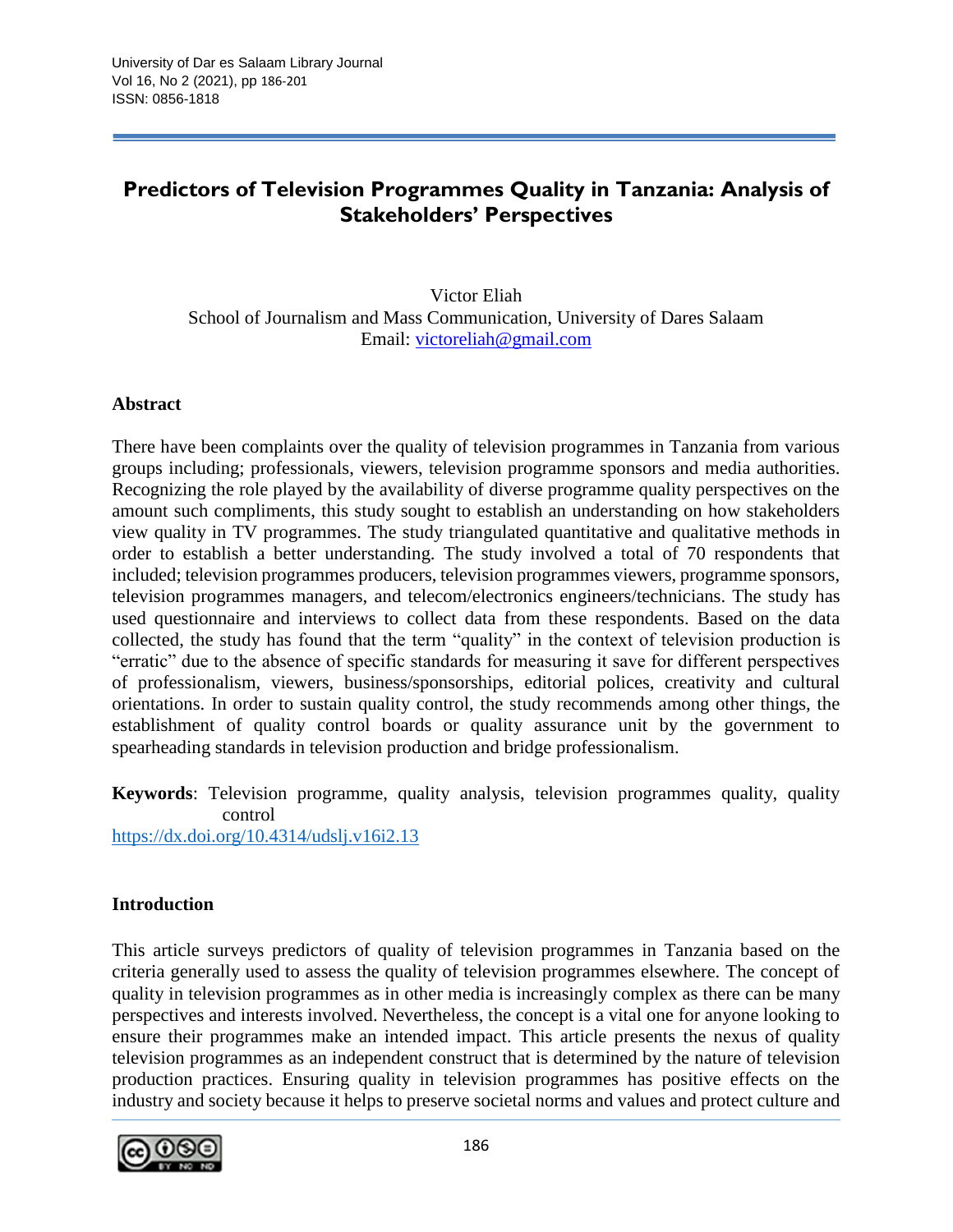television programme standards as well as promote professionalism. It is through these advantages that Bauer, *et al.* (2006) asserted that high quality of television programmes has positive effects on employees, customers, organizations and the community at large whereas poor quality programmes leads to loss of audience and moral degrade. Business-wise, the quality of television programmes is fundamental in sponsorship attraction, viewership boosting and enhancement of the reputation of stations or production houses to sponsors and viewers (Romero-Fresco, 2021; Sasamoto & Doherty, 2016; Shamir, 2007; Gross, 2000; Ishikawa, 1996b).

However, quality in television programming is a complicated phenomenon. Unfortunately, this complexity increases daily in various parts of the world (Shamir, 2007). Several studies (e.g. Bayo-Moriones et al., 2018; Burns, 2011; Shamir, 2007; Mulgan, 1990) have revealed that the quality of television programmes is judged from different angles. Historically, this aspect was not a big deal in television production since there were limited television stations and programmes to fuel comparisons. For example, up until 1994, Mainland Tanzania had only three stations; DTV, ITV and Star TV (Hamdan, 2014; Sturmer, 1998). In contrast, there are more stations and numerous programmes now. More specifically, by May 2021, Tanzania had 50 registered television stations (TCRA, 2021). This has automatically given birth to comparisons.

Although problems in the quality television programmes are universal, there are conflicting ideas about the points of views from which the same is assessed. For instance, Shamir (2007) sees viewers rather than professionals, while Ishikawa (1996b) and Rosengren and Tagerud (1996) see professionalism in the production processes as the most central and important yardstick for assessing quality. Generally, there is no consensus when it comes to what to focus on when assessing the quality of television programmes.

Nevertheless, studies (See, Romero-Fresco, 2021; Marjaana, 2020; Hamdani et al, 2014; Msina, 2000; Owens, 2020) have indicated that the quality of television programmes is a matter of critical concern among media practitioners and the general public. As a matter of fact, the quality of these programmes in Tanzania has constantly been a source of many complaints from various stakeholders such as viewers, professionals, and regulatory authorities. In some cases, complaints about quality have highlighted televising unethical contents that threaten cultural norms, dignity, and the decency of the society. There have also been complaints about inappropriate content and technical problems (TCRA, 2019). These inadequacies jeopardize the intended roles (educating, informing and entertaining) of television programmes as per media obligations. In particular, the Tanzania Communication Regulatory Authority (TCRA) reports produced between 2016 to 2019 shows that several popular television stations have been fined for violations related to content production and broadcasting principles. Some of these stations are Independent Television (ITV), Azam Two, Clouds Television, Star TV, Channel Ten, East Africa TV and Gilly Bonny Online TV.

It is through these developments and the reported disparity in points of views regarding what entails quality TV programmes that the researcher was prompted to conduct this study to create an understanding of how quality in TV programmes is judged in Tanzania. To meet this goal, the study has analysed TV stakeholders' perspectives regarding the major predictors of quality in TV programmes in Tanzania by meeting the following specific objectives:

(i) Analysing stakeholders' perspectives on the determinants of quality television programmes.

Predictors of Television Programmes Quality in Tanzania: Analysis of Stakeholders' Perspectives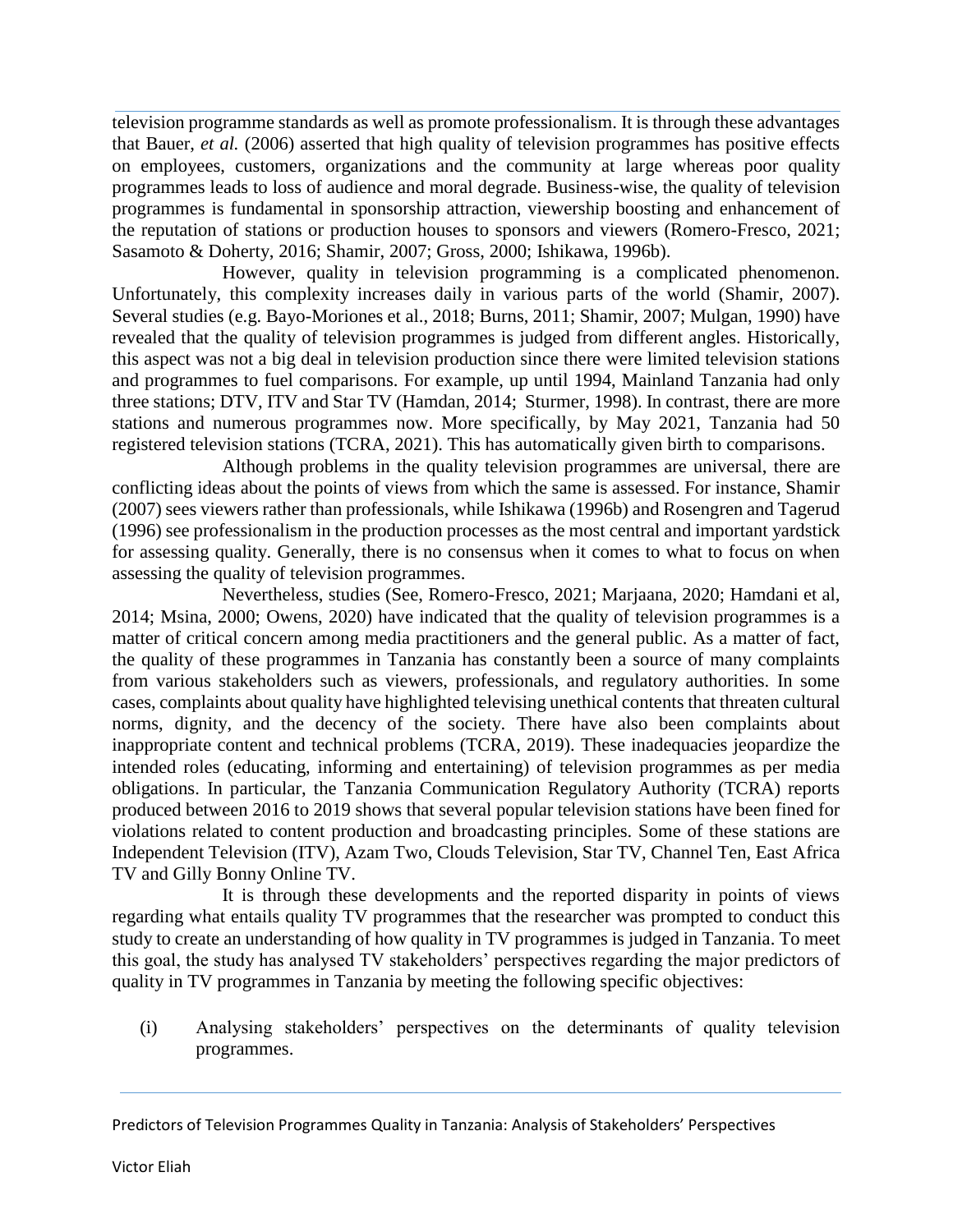(ii) Determining actors involved in the quality control of television programmes in Tanzania.

### **Related Literature**

The quality of a television programme is determined by how well it is written, acted, produced and its ability to educate and appeal to a broad audience (Burns, 2011). However, in television production, there are conflicting ideas on who is supposed to set quality assessment points. While Shamir (2007) sees viewers as more pivotal than professionals, Ishikawa (1996b) and Rosengren *et al.* (1996) consider the later as the most central quality measurement yardstick (See also, Romero-Fresco, 2021; Marjaana, 2020). On the others side, Wright (2006) shows that regulations and advertisements should have the impact on programmes' quality and viewers' welfare. From these arguments, it is easy to note that measurements of programmes' quality are set by many factors. Among these are culture and values of a certain place; meaning that television quality assessment is embedded in culture. Other factors as outlined by Mulgan (1990) in Shamir (2007) are: production values; viewers' preferences and market demand; quality as an aesthetic particular to the television medium; cherishment of communal values and social integration; high regard for individualistic participatory values; truth-telling and fairness; and, diversity. Similarly, Mulgan (1990) suggests a concept of quality that draws upon diversity, usability, and truth-telling. These factors attest to the fact that the quality of television programmes is a complex phenomenon.

According to Shamir (2007), this categorization is supported by the Japan Broadcasting Corporation (NHK), which examines television quality across cultures, methodological approaches, and television systems through three major perspectives on quality which are; the perspective of audiences, the point of view of professionals, and diversity. In all, it can be asserted that, the quality of television programmes is imbedded in societies' regulations and culture, evidenced in professionalism, viewers' perspectives, business orientation (especially programmes sponsorships), editorial polices, and societal values of a certain country.

#### *The empirical studies about quality of television programmes*

Studies from various parts of the world have raised concerns about television programmes' quality (See Owens, 2020; Romero-Fresco, 2021; Marjaana, 2020; Bayo-Moriones et al., 2018; Shamir, 2007). For example, Bayo-Moriones *et al.* (2018) conducted a study in Spain with focus on perceptions of the quality of different programmes broadcasted. The study revealed that viewers measured programmes' quality by: programmes' preservation of Spanish culture (26%), good technical quality of the programmes (22.2%), content (6.9%) and commitment to society (6.4%). These researchers also argue that the technical excellence associated with taste and aesthetics is considered as an important aspect when analysing quality from the perspective of professionals such as creators and members of juries. In connection to this view, Camacho (2005) was of the view that technically, the quality of television programmes should not be understood as elitist, rather, it can be achieved through formats, ideas, scripts, illumination, sound, photography and hosts. These studies are evidence of variations in discussions of quality of television programmes in various parts of the world.

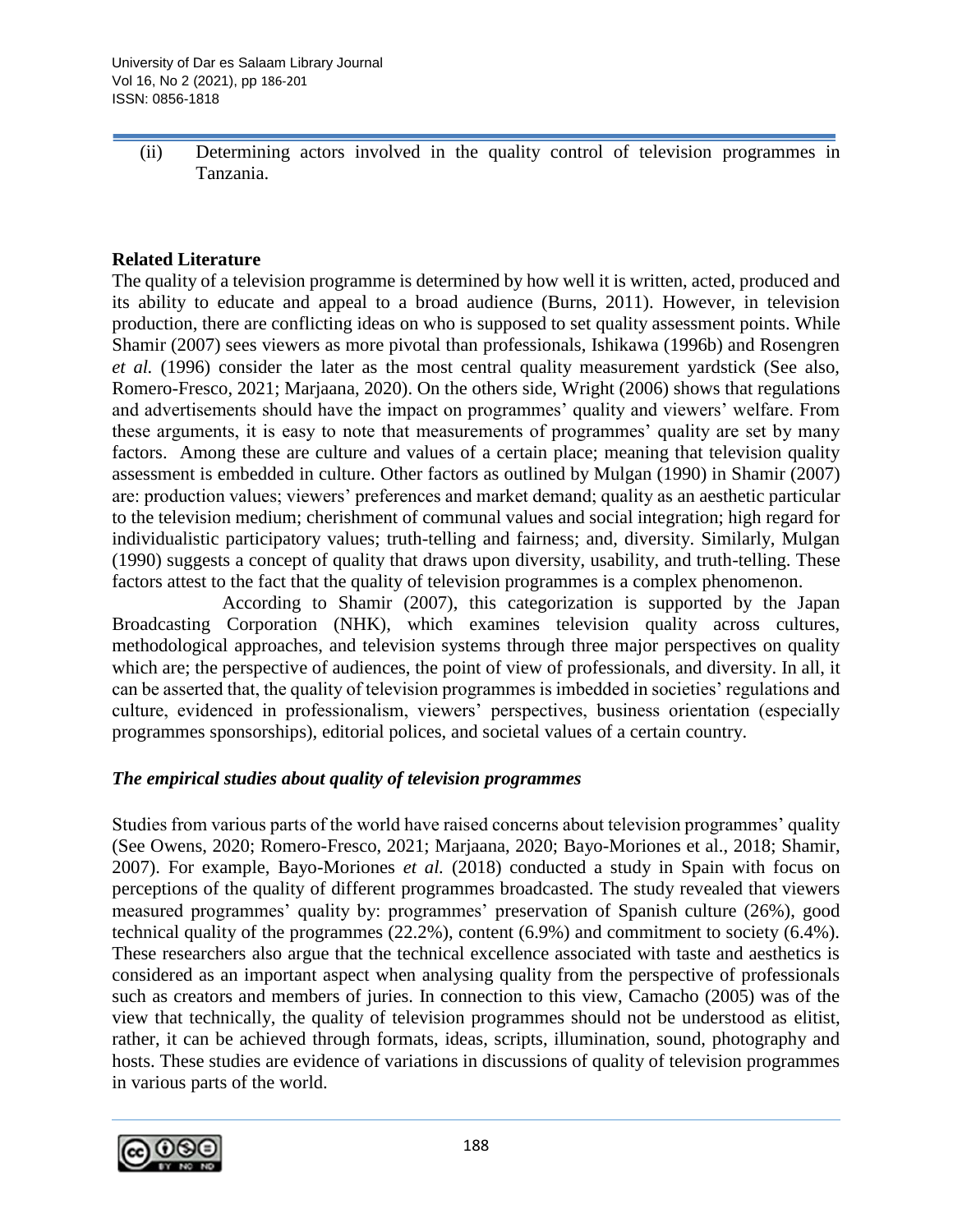Another study on the quality of television programmes was carried out by Shamir (2007) in Israel. The study focused on assessment of television programmes quality and found that television programmes and genres tend to vary considerably in terms of the amount of time and money invested in their production. Likewise, a study on "Quality Standards for Children's programmes in the Writings of Television Critics", carried out in Netherlands by Peter *et al* (2006) further confirmed the lack of a unified perspective on this phenomenon. The study found that there were no consensuses on the standards that children's programmes should meet; rather, one has to make judgments based on different dimensions. In Australia, Bennett *et al* (2018) contended that, television programmes' quality assessment debates have questioned the exclusive output of television programmes by empirical engagement with experts and audiences while in the United States of America, several studies about the quality of television have been conducted. Fuller (2013) argues that quality in television programmes has not only become a dominant television format but also the benchmark against which "mainstream" television is measured. Thus, the quality of programmes is looked at from the angles of casting, scripting, acting, directing, producing and critical evaluation.

In Africa, a study by Abdulla (2014) showed that some Egyptians programmes were produced not from professionals' point of views but the will of the Government. The study also revealed that some programmes' scripts were written under government interferences and directives to shift focus on the governments' achievements while some channels (e.g. CBC) were burned for violating editorial policies. Another study carried out in Africa is one by Jesse (2006), which was carried out in South Africa with focus on poor quality of local television contents. Another one was carried out by Shobiye *et al.* (2018) who focused on "factors that influence one's choices in viewing public television in South Africa. These studies' findings on the compromised quality of TV programmes have been echoed by studies conducted in Kenya by Nyambane and Maende (2016) and in Uganda by Lugalambi *et al.* (2010).

Despite, the adversaries that work against efforts to ensure quality in television programmes, stations or production houses should have emphasized quality. These programmes are vehicles of the national development since for instance; quality programmes facilitate the delivering quality education. On this, Msina (2000:3) stated that "mass media, especially television contributes to the development of a nation". This implies that producing quality programmes contributes to development as long as the programmes are pro development and social change (See, Romero-Fresco, 2021; Marjaana, 2020; Sehl, 2020; Msina, 2000).

Generally, the quality of television programmes is a concern of producers, crew members, television managers, television stations or production houses, and the country at large. This means that the views of all these are important in the assessment and measurement of quality. Weinberg (1970) stated that quality can be measured in dimension, materials, properties, performance and so on. This shows that the aspect of quality was introduced to TV programming as early as 1960s when it was adopted from the industrial sector (Ahmed, 2003). However, despite this early introduction of this phenomenon to TV programmes production, there seems to be no single way of measuring quality in TV programmes. As such, amid complaints about the quality of TV programmes in Tanzania, there is a need for clear country-specific guidelines on what media houses should focus on when producing contents to air. Unfortunately, researchers have not paid much attention to this topic hence leaving a gap that this study sought to bridge.

#### **Research design and Methods**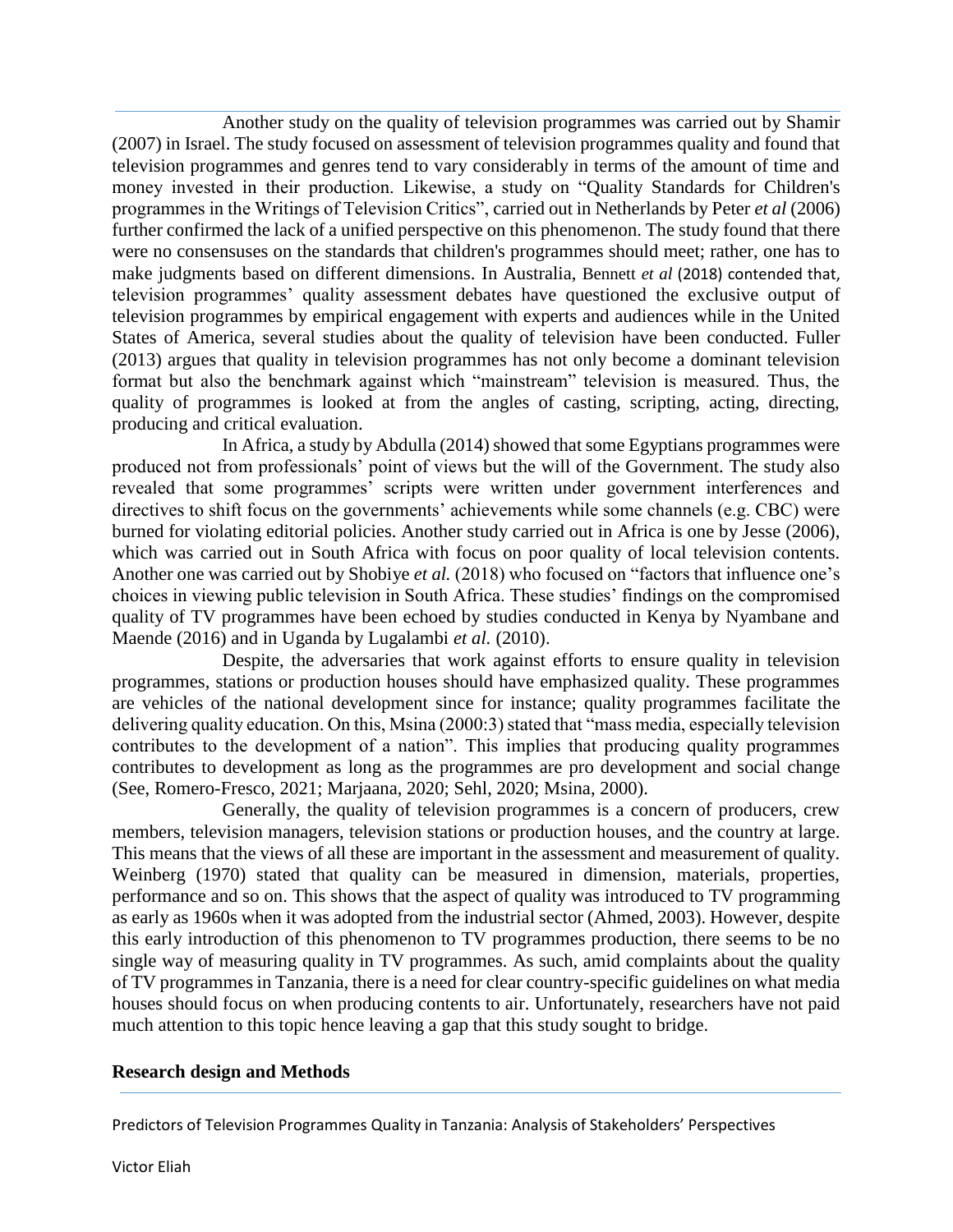The researcher subscribed to pragmatic epistemology whose orientation avoids purist tendencies of relying to either positivist or interpretive philosophies but embraces duality of both quantitative and qualitative methods respectively. Thus, this study employed a mixed method research approach (MMRA) to analyse perspectives of stakeholders on the quality of television programmes in Tanzania. Under this approach, both qualitative and quantitative procedures of collecting, processing, analysing and presenting data are simultaneous used (Creswell, 2012). The approach provided this study with the opportunity of gathering data by employing multiple tools that promised a better understanding of the phenomenon under study.

The study used the qualitative approach to get detailed data while the quantitative approach was used to quantify themes that emerged in relation to research objectives. In other words, the choice of the design that this study used was influenced by the advantages it presented to the study. The choice of the design permitted for the application of complimentary methods, convergence, and triangulation, which helped to neutralize and cancel biases of confining oneself to one data type. The concurrent use of quantitative and qualitative data increased robustness of results through cross validation. Quantitative data were used to quantify respondents. The data were collected through questionnaires especially closed questions. In contrast, qualitative data helped in the examination of programme qualities drawing from peoples' perceptions while leaving room for responses (Best & Khan, 2004). In this regard, detailed data were generated from producers, production managers, television programmes viewers, and advertisers regarding their experiences with the quality of television programmes in Tanzania.

The study was conducted in Zanzibar and three regions in Mainland Tanzania; Dar es Salaam, Morogoro and Mwanza. The selection of these sites was influenced by their historical orientations and the number of television stations situated in them. According to TCRA (2020) and NBS (2020), these regions have more television stations and television sets than others. From these, five television stations and two production houses were selected for data collection based on how long the stations and production houses have existed, geographical locations, ownership, the nature and type of employment of producers, philosophical orientation of the media, and the availability and type of production equipment. Overall, the selection of stations and media houses was geared towards getting representatives that would provide the data required to meet the objectives of the study.

Selection of the sample of this study was done purposively to meet data requirements. Cohen *et al* (2000) describe sampling techniques as procedures followed when selecting elements of a population to represent the actual characteristics of the total population. This study selected a number of stations as seen here. Zanzibar Broadcasting Corporation (ZBC) was selected because it is the oldest television station in Tanzania from which information about how television production started and the experiences in television production were obtained. The study also included Tanzania Broadcasting Corporation (TBC1); a public-owned television station which is also believed to have qualified and experienced producers. Channel Ten and Star TV are private-owned television stations which together with Uhai Television (Azam Media) a new private media presented a different perspective for the study. The latter is also believed to have advanced and modern television production equipment and the production houses included; True Vision Production House and HaakNeel Production.

Thus, the sample consisted of 70 participants. To get the participants, the researcher used convenient sampling. Specifically, 38 television programmes producers, and 6 telecom and

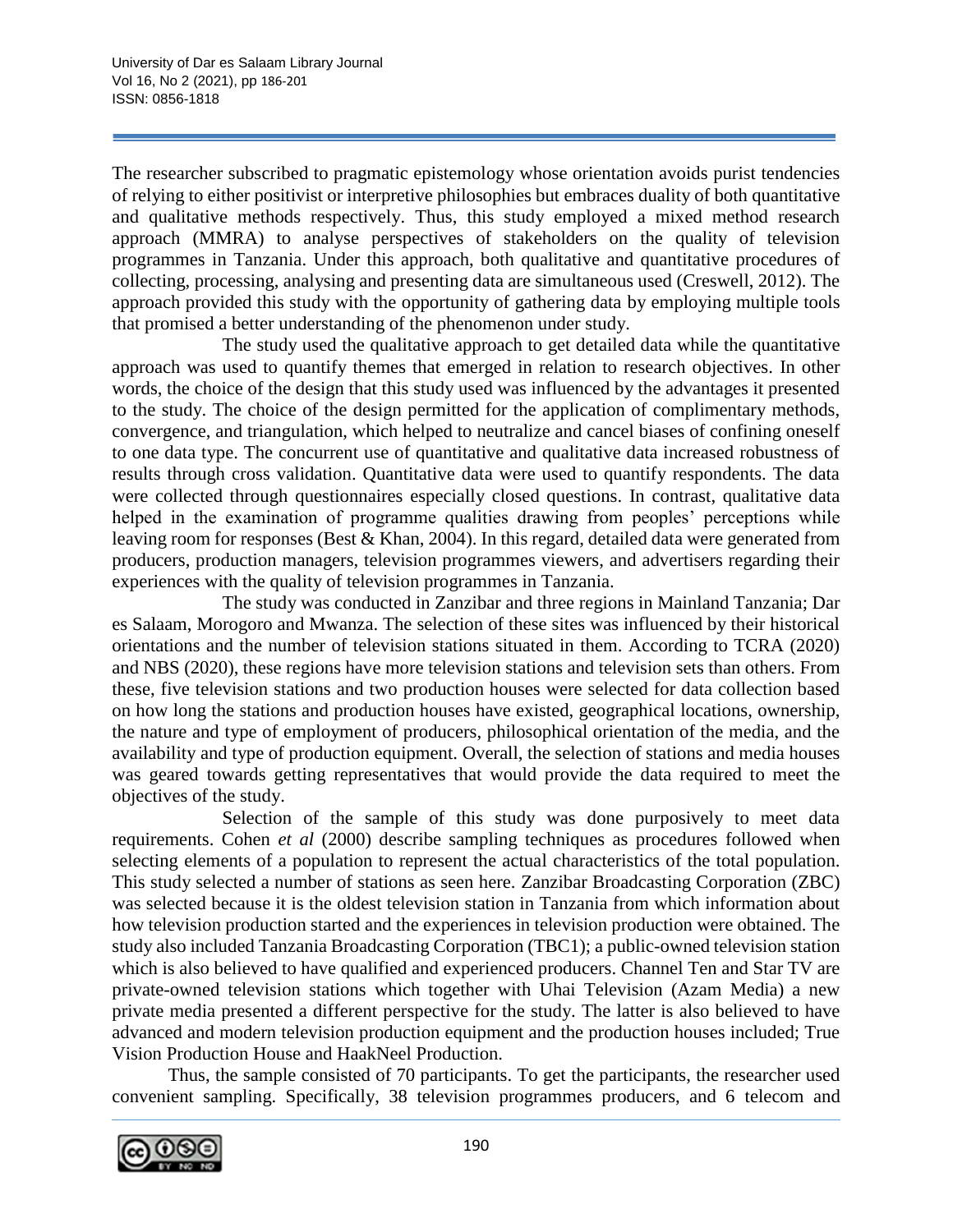electronics engineers/ technicians were sampled. In addition to these, 7 television programmes managers (5 from television stations and 2 from production houses were selected), 7 television programme sponsors/advertisers were selected, 5 from Mainland Tanzania and 2 from Zanzibar. The researcher also picked 3 television viewers in each region so as to involve a total of 12 viewers in the study.

Television programmes producers were the key respondents of this study while the other groups complimented them. Whittaker (2017) contends that, although titles and responsibilities can vary the person in charge of launching and guiding the entire production is generally a producer. Such individuals come up with programmes ideas, they write proposals, do research, lay out budgets, write scripts, and organize and plans what should be done in all phases of programmes production. The individuals have strong interpersonal skills, they are good at long term planning and are organized and methodical; they are capable of visualizing the whole production process, and have knowledge of business and legal matters (See, Whittaker, 2017; Spann 2008 et al; Owens 2020). As such, this group of people was fundamental sources of data in this study. Hence, the 38 producers were given questionnaires and the rest respondents were interviewed.

This study used only two types of instruments to collect data - questionnaires and interviews. The instruments were chosen following this study's requirement of both qualitative and quantitative data. A questionnaire is used when factual information is desired. It is advantageous as it great ensures respondents' anonymity since it does not require face-to-face meetings between respondents and people collecting data. The questionnaire had both closed and open-ended questions so as to increase the reliability and validity of data (Nsubuga, 2000; Kumar, 2011). The open ended questions were used to give respondents an opportunity to give additional data that were not accommodated in closed questions. The study also used an interview guide to collect data. This instrument was used because it is quite flexible and can be easily adapted for respondents. The tool was also selected because some respondents were not able to complete questionnaires. This tool allows for the use of additional questions to gather missing data and it is useful to both literate and illiterate populations (Mason & Bramble, 1997).

The study applied Borg and Gall's (2004) points of view, which advocates for descriptive data analysis. The data collected were organized, summarized and described in a manner that reflected the problem of the study based on research objectives. Descriptive data analysis dominated this stage of the study. The data were analysed with the help of Microsoft Office Excel 2010 and Microsoft Office Excel 2016 which were used to compute descriptive statistics such as frequencies and percentages. Additionally, the data were sorted and categorized in a narrative manner according to the information needed from respondents.

## **Research Findings**

## *Stakeholders' perspectives on the determinants of quality television programmes in Tanzania*

Television programmes producers were asked to explain what quality in TV programmes means for them. Responses obtained through questionnaires were coded and categorized as they appear in Table 1. As can be seen the table, there are various perspectives on what determines the quality of television programmes in Tanzania. This diversity makes the concept erratic. According to the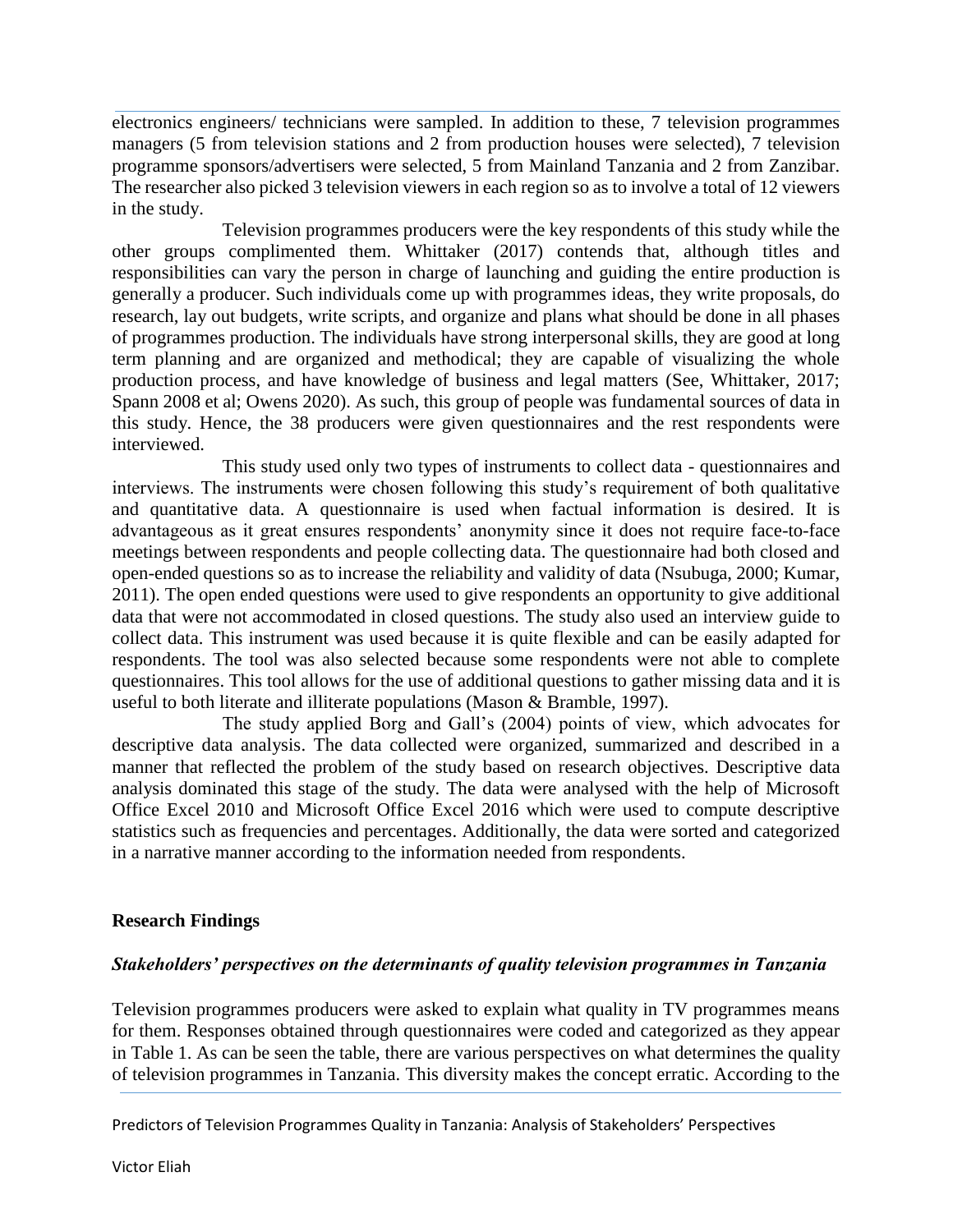findings, the quality of television programmes is determined by the degree of professionalism, cultural factors, viewers' opinions and viewership, programmes' attraction of sponsorship, editorial policy and creativity involved (see Table 1).

| S/N | <b>Points of Quality</b>      | <b>Components</b>               | Frequencie     |            |
|-----|-------------------------------|---------------------------------|----------------|------------|
|     | Measurements $(n =$<br>38)    |                                 | S              | Percentage |
|     |                               | Video quality/pictures          | 20             | 52.6       |
| 1.  | Professionalism               | Sound quality                   | 16             | 42.1       |
|     |                               | Proper content                  | 11             | 28.9       |
|     |                               | Picture formats                 | $\overline{4}$ | 10.5       |
|     |                               | <b>Quality editing</b>          | 5              | 13.1       |
|     |                               | Lighting                        | $\overline{0}$ | 0.0        |
| 2.  | Culture                       | Norms and values                | $\overline{2}$ | 5.2        |
|     |                               | Acceptance by society           | 3              | 7.8        |
| 3.  | Viewers point of View         | <b>Reach Audience</b>           | $\overline{4}$ | 10.5       |
|     |                               | Big viewership                  | 3              | 7.8        |
| 4.  | <b>Business Point of view</b> | Sponsorships                    | 3              | 7.8        |
| 5.  | Regulatory framework          | Editorial policy                | $\mathbf{1}$   | 2.66.      |
|     | Creativity Point of<br>View   | Language usage                  | $\overline{2}$ | 5.2        |
|     |                               | Selection of good<br>presenters | $\overline{2}$ | 5.2        |
|     |                               | Uniqueness                      | $\mathbf{1}$   | 2.6        |
|     |                               | <b>Source: Field data</b>       |                |            |

## **Table 1: Television producers' perspectives of television programmes quality determinants**

# *Professionalism perspectives*

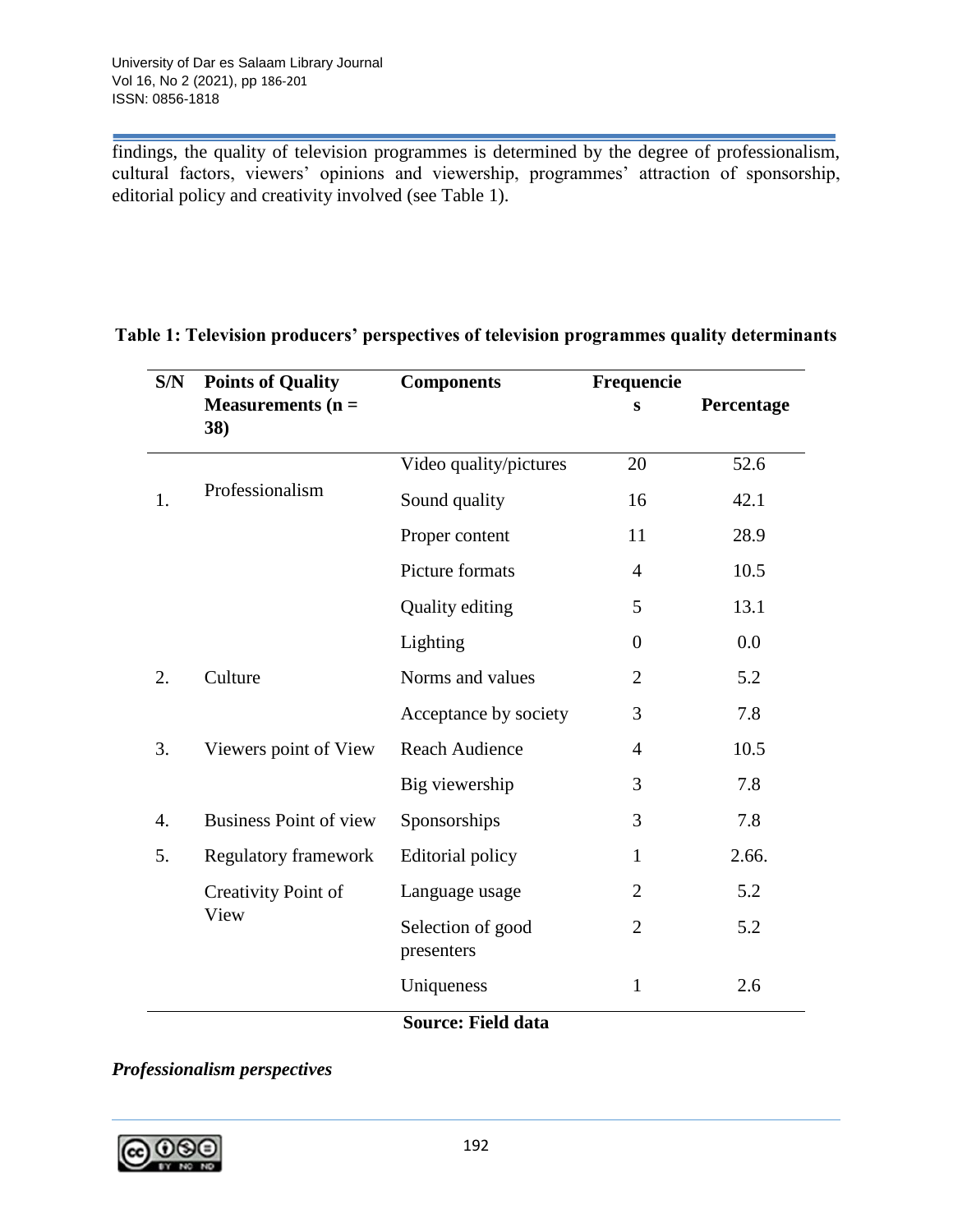Generally, the results in the Table 1 suggest that there are diverse determinants of quality in television programmes. In particular, the results show that a number of professionalism attributes in TV programmes are important quality determinants. These have included the quality of the video or the pictures (52.6%), sound quality (42.1%) and content viewers (28.9%). Furthermore, the results show that less than one fifth  $( $20\%$ ) of respondents indicated quality editing, captions$ and pictures formats, lighting, viewership, acceptance by society, sponsorships and editorial policies as determinants of television programmes quality. Some engineers believed that, video and sound influences the quality of the programmes to a great extent, for instance one engineer was quoted saying;

> *Equipment has 90% influences on programmes production quality. The first equipment is the camera. Currently, the camera talk in Africa and Europe is about 4K while for some countries in Asia they have gone up to 8K. This is the aspect ratio that gives a quality picture as compared to the pictures produced by HD or SDI. (Engineer 1: 02/03/2021).*

## *Cultural perspectives*

Under cultural factors, participants appear to suggest that cultural issues are not much critical in determining the quality of television programmes. As indicated in table 1, only 5.2% of the respondents mentioned norms and values and 7.8% mentioned society's acceptance of programmes as quality measurements. Surprisingly, this was contrasted by all the 12 viewers interviewed by this study. These participants highlighted the respect given by programmes to norms, traditions, and customs as an important determinant of the quality of television programmes. For instance, one viewer was quoted saying;

> *I can say there are good and poor quality programmes on our television screens. Culture values are very important and they need to be accommodated in these programmes. For example, entertainment programmes are very problematic. In most cases musicians' clothing is against our culture. Therefore, producers need to look at this to ensure they produce programmes that protect our norms, our status, and our culture for future generation (Viewer 1: 01/03/2021).*

Adding on the same perspective, another viewer added that "the quality of our programmes is measured by many things like its production, content, and the cultural setup of the society and cultural practices" (Viewer 2: 28/02/2021).

These quotations show that there is a disparity between how programme producers see quality in TV programmes and how the same is viewed by viewers. This is very likely to fuel complaints because there are minimal chances of viewers getting what they expect if producers' expectations are this different from there's.

## *Viewership and viewers' perspective*

The study has also found some producers use this component a quality measurement basis. Specifically, 10.5% of the producers said that a quality programme is one that reaches audience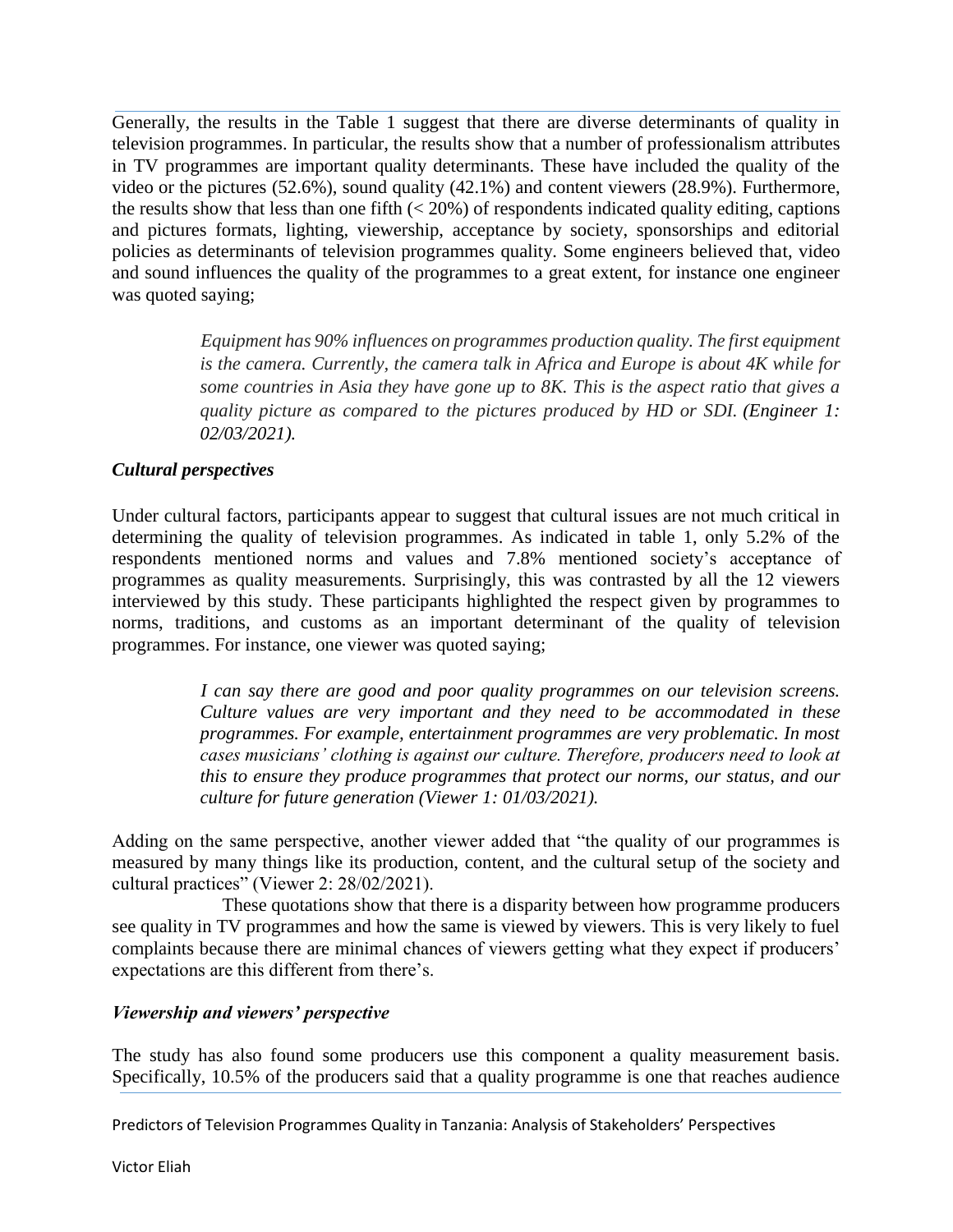and 7.8% identified the number of viewers as important. However, the frequencies at which these factors were mentioned suggest that these factors are not strong determinants of the quality programmes. Nonetheless, interviewers with viewers revealed that people like programmes to meet their interests. In this vein, it was unveiled that viewers' perspectives of quality were highly depended on their political affiliations as opposed to professionalism or cultural considerations. For instance, some viewers accused one station for poor quality of television programmes just because the programmes do not have content on their favourite political parties. One viewer said the following on this:

> *Some television stations have very poor programmes. For example, one station is just airing programmes with the ruling party's content while ignoring our party. I can say such stations are not doing us their viewers any justice. I regard them as poor producers! They don't consider the interests of the masses (Viewer 1: 28/02/2021).*

Another viewer had the following observation:

 *To me, the quality of television programmes must be judged on the basis of their ability to air news of our interests. For example, some stations are just showing western dramas, music and films. How can I say that this is a quality programme while I don't know their intention, (Viewer 2: 01/03/2021)?*

These statements indicate that quality is a very subjective aspect. In addition to this, the results show a huge divergence between producers' view of quality and that of viewers. This is only going to perpetuate quality related complaints from the later.

## *Editorial Policy perspective*

This was the least mentioned determinant of quality since only 1 producer out of the 38 which equals to only 2.6% of the producers mentioned that quality is determined by editorial policies and the extent to which the policies and guidelines are adhered to. As revealed earlier in this study, television production is also guided by the editorial polices. The TCRA reports of 2016 to 2019 show that several television stations were charged or banned for example for not abide by these policies and guidelines. Surprisingly, producers do not consider them as important aspects of quality of TV programmes.

#### *Business perspective (Programmes Sponsorships)*

According to these findings, programmes that attract sponsors are seen as high quality ones regardless as evidenced by 7.8% of producers who identified this as a quality measurement point. Although this factor looks like a weak determinant based on the number of producers that pointed it out, interviews with sponsors cemented its value. For instance, one television programmes sponsor shared the following:

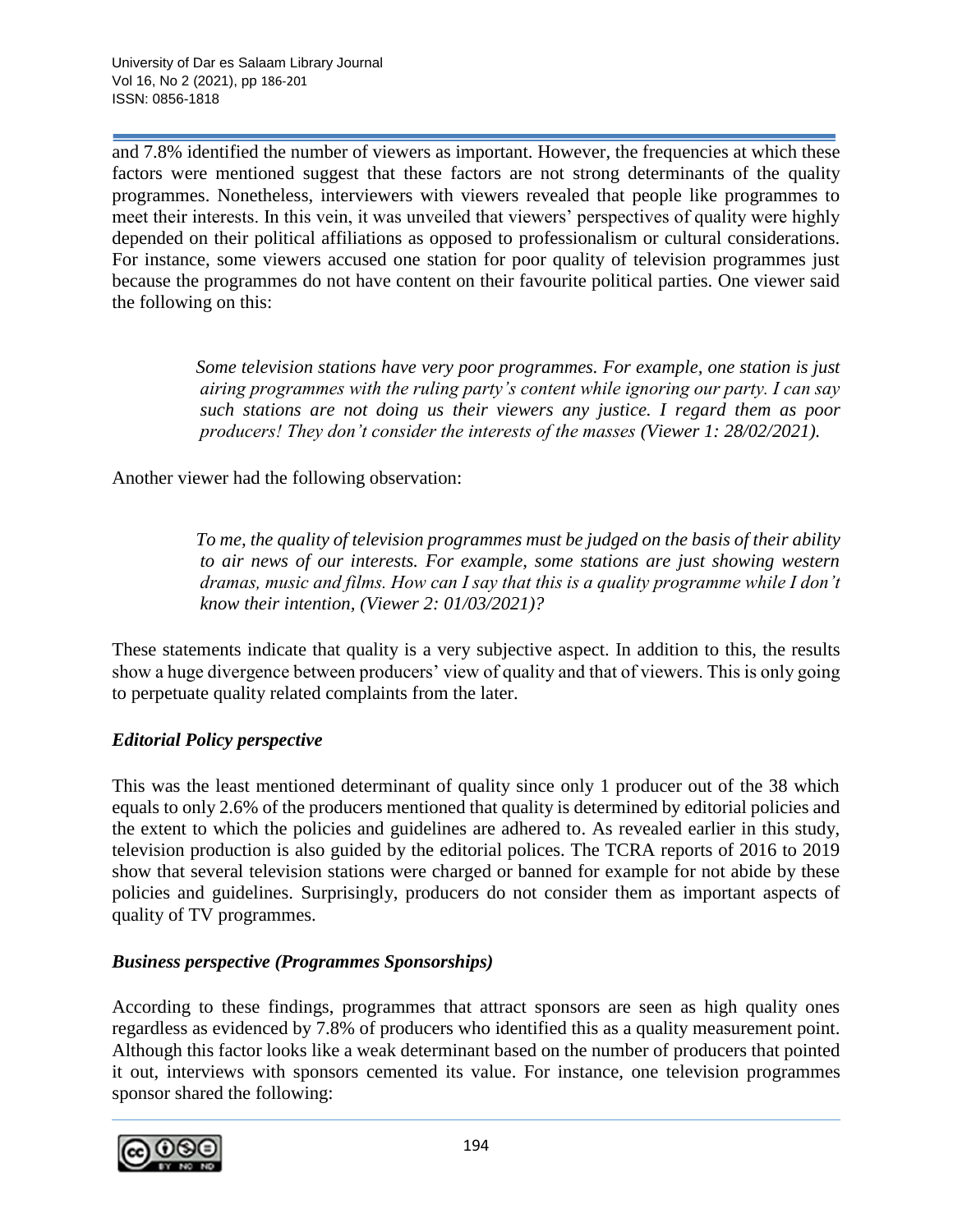*We have the experience of sponsoring various television programmes on various television stations in Tanzania. The criteria we use to pick the programme to sponsor are the size of viewership. We however use the nature of programmes' content. We are interested in sponsoring programmes that are related to our products (Sponsor 1: 03/03/2021).* 

In the same vein another television programmes sponsor narrated that:

 *We pool out our sponsorship as soon as we feel that the quality of a programme has dropped. We also consider what time is a programme is aired and where we can meet audience when determining if we would love to associate ourselves with a programme or not, (Sponsor 2: 19/04/2021).*

Generally, while producers appear to consider sponsorship as a minor determinant of quality, the views of these entities appear to have a strong influence on what is put into programmes and other logistics associated with the programmes. In addition to that, responses from sponsors show that viewership is a very important quality determinant.

## *Creativity perspective*

The Findings further show that 5.2% of producers mentioned language usage as a determinant of the quality of programme content while another 5.2% mentioned good selection of presenters and 2.6% mentioned uniqueness. On the whole, creativity in television production encompassed these three components; language usage, exceptional selection of presenters and uniqueness.

#### **Actors and their Roles in Quality Control and Assurance in Television Programmes**

In an attempt to know who assesses and controls the quality of television programmes in Tanzania, the researcher developed a question which asked television programmes producers about actors and their roles in the quality of the programmes they produce. The same question was asked to television managers during interviewers. The findings generated from the data collected have indicated that the control of television programmes quality in Tanzania is under television programmes managers, Tanzania Communication Regulatory Authority (TCRA), viewers, and television programme producers. Apart from identifying these actors, the study has described their roles in quality control and quality assurance. Table 2 presents findings on this aspect.

| Table 2: Actors in television programmes quality control in Tanzania |  |
|----------------------------------------------------------------------|--|
|----------------------------------------------------------------------|--|

| S/N | <b>Programmes Quality Controller/</b><br><b>Critique</b> | <b>Frequencies</b> | Out of | <b>Percentages</b> |
|-----|----------------------------------------------------------|--------------------|--------|--------------------|
|     | Manager of Television/Production<br>Manager              | 23                 | 38     | 60.5%              |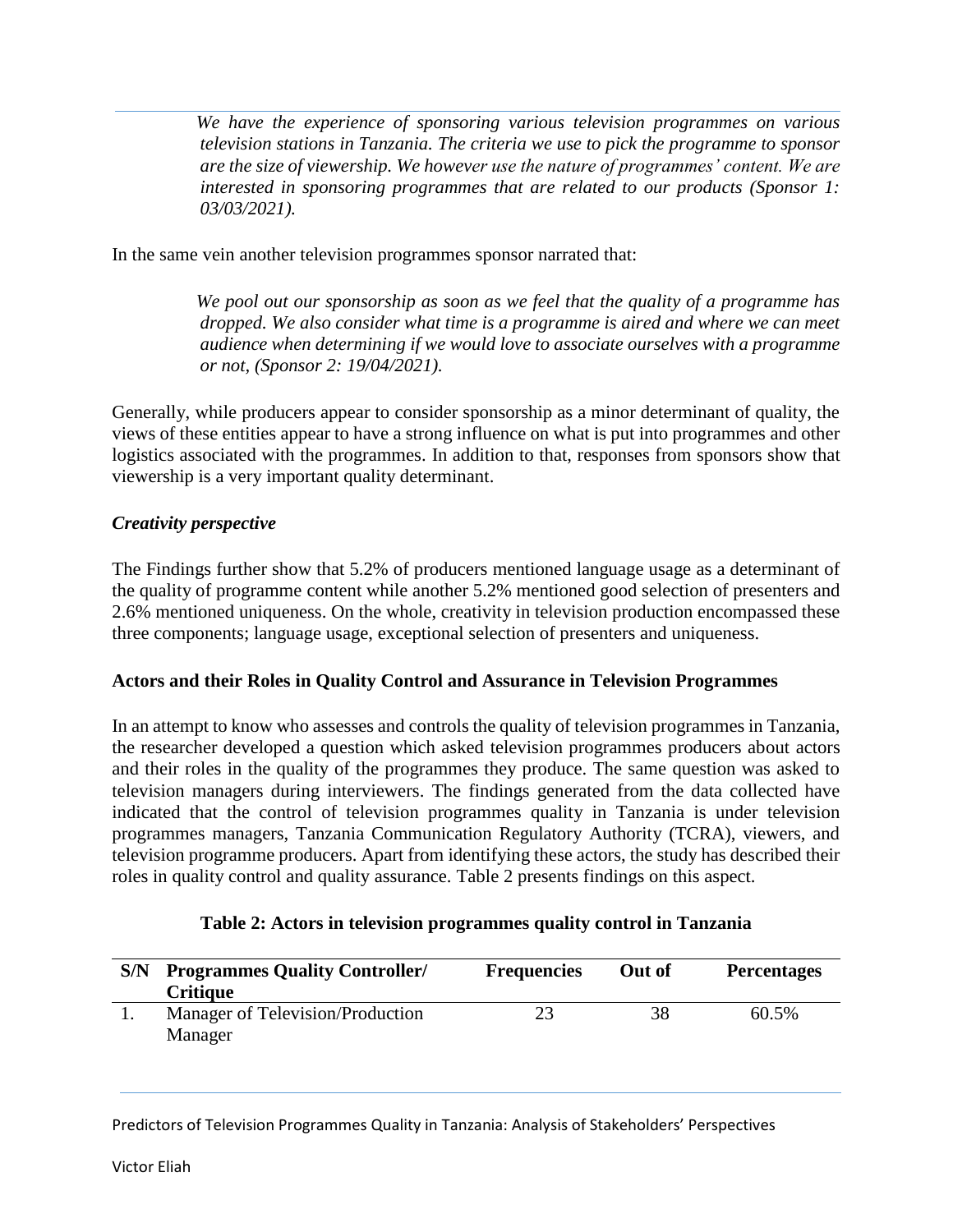| <b>Tanzania Communication Regulatory</b> | 38 | 7.89%  |
|------------------------------------------|----|--------|
| Authority (TCRA)                         |    |        |
| Audiences/Viewers                        | 38 | 23.6%  |
| <b>Television Programmes Producers</b>   | 38 | 26.31% |

#### **Source: Field Data**

The findings in Table 2 show that the quality of TV programmes is mainly assessed and controlled by television managers or production managers. More specifically, the findings show that 60.5% of producers that took part in this study identified their managers as the assessors of the quality of their programmes. The findings further show that 26.31% of the producers indicated that they themselves% are the quality controllers while 7.89% identified TCRA as the one in charge of quality and 23.6% said this role was played by views of viewers. On the other hand, findings generated from interview held with television managers, sponsors and viewers revealed other programmes quality assessors; Media Council of Tanzania (MCT) and the viewers themselves. Speaking on this, one interviewee was quoted saying:

> *Sometimes we have been using Media Council of Tanzania (MCT) to assess the quality of our programmes through excellence in Journalism awards held every year. We encourage our producers to participate. We have been wining in several categories and therefore we regard ourselves as good programmes producers" (Television Programmes Manager 1: 21/04/2021)*

## *Quality control Units in Television stations and Production Houses*

Having a well-established in-house quality control unit was the other approach some media houses used in their quality control. However, during interviews with television managers, it was revealed that only 3 out of the 5 sampled television stations had such units. Out of the 3, only 1 station had a steady control unit. In this station, a special arrangement is supposed to be followed by the producers and other programme controllers before programmes are broadcasted. For the production houses, all the two had steady quality control units. Programmes were previewed by a team of five to six production crews before being sold or sent to costumers that ordered their production. Generally, in all the stations and production houses, the study has found some quality control weaknesses. Firstly, there is absence of effective quality control units. Secondly, televisions stations and production houses depended much on producers as programmes previewers. Thirdly, there were no steady chief programmes editors (PE) and television managers were used a previewers of the programmes although they are not the right people for such a task. Fourthly, some producers are being used as the experts of everything. They work as the programmes producers, editors, directors, sound experts and sometimes as camera personnel.

The study has revealed that, quality control, especially for independent producers, was done by some of the unqualified producers. For example, some producers were untrained and unqualified for the job but still tasked to edit and design graphics. This negatively impact the quality check done on programmes.

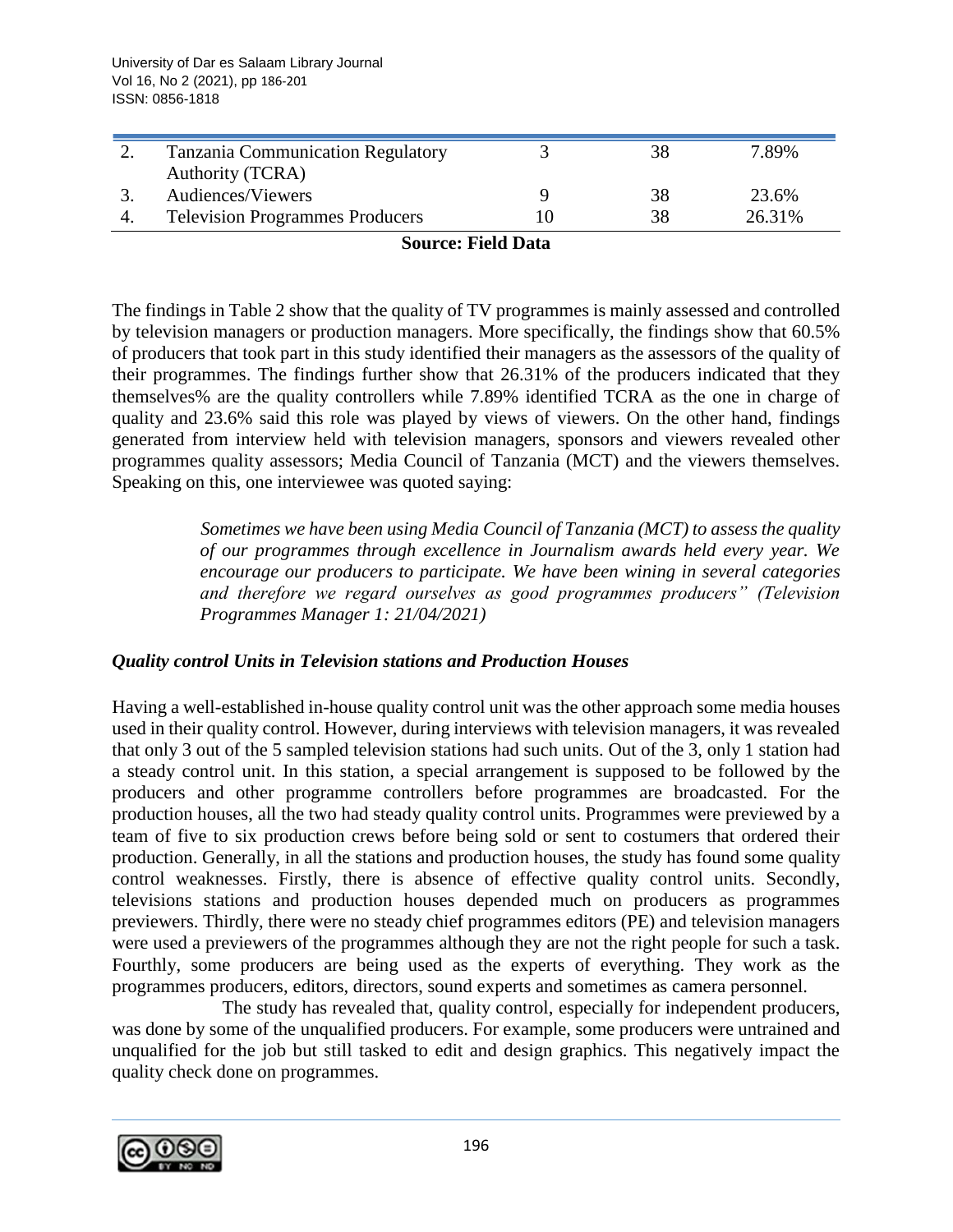#### **Discussion**

The study has explored predictors of television programmes quality in Tanzania from the perspective of points on which quality assessment is based. The study has reveals a number of television programmes quality predictors. In particular, the study has revealed that video or picture, sound, content and lighting quality are the main predictors for TV programmes quality. This implies that the quality of television programmes depends on production aspects looked at from professionalism point of view. This corroborates findings made by preceding studies (Zettl, 2012; Spann et al., 2008; Owens, 2020). In particular, studies by Owens and Millerson, (2008) and Aarreniemi-Jokipelto, (2009) opined that the quality of television programmes support the delivery of messages. According to the study, 13.1% of respondents opined that editing determines the quality of television programmes and makes a major contribution to the effectiveness of any production. In contrast, poor editing bores viewers and damages the reputation of television stations (Millerson, 2001). On a different note, the study's identification of sponsors as minor determinants of quality is surprising because it very difficult to separate sponsors role from that of viewership. Moreover, viewership itself has been identified as a major determinant. However, viewership alone is contributed to by various factors and may not guarantee aspects like protection of traditions like family norms and customs.

The study findings affirm that creativity is the beauty of content presentations although only 5.2% of producers involved in the study mentioned language usage and good selection of presenters as quality determinants while only 2.6% mentioned uniqueness. Although producers had an unsatisfying view of the importance of creativity in determining quality of TV programmes, interviewees recognised its importance. As such, the finding are in line with those from a study by Parish and Taylor (2007) who reported that creativity is characterized by the ability to present the world in new ways, to find hidden patterns, to make connections between unrelated phenomena and to generate solutions. Creativity in television production covers language usage, exceptional selection of the presenters and uniqueness. As such, although creativity was less considered as a determinant of the quality of television programmes, it creates originality, fresh formats and techniques for programmes. The study has also revealed that the quality of television programmes is also determined by other players including, television programmes managers, Media Council of Tanzania (MCT), producers and viewers. In general, the study suggests that the quality of TV programmes is a responsibility of a group of individuals. These, each in their respective position play a role.

Among the players identified, television managers are the supervisors of programmes production. Their production roles include; coordinating production teams, supervising production activities, previewing programmes before they go on air, deciding which programmes should go on air, and content moderating. Similarly, Mitchell (2009) and Owens (2020) argued that a production manager provides a reliable, factual, and theoretical framework for understanding programmes production based on a unique overview of production, oversight and its responsibilities like the parameters of time and budget and all the production execution schedules. Apparently, television production managers are the engine of the quality of television programmes and they are the think-tanks of television programmes production (Owens, 2020; Whittaker, 2017; Orlebar, 2002). A producer comes up with programmes ideas through proposal writing, research, and script-writing (Whittaker, 2017; Spann 2008 et al; Thomson & Dowen, 2009).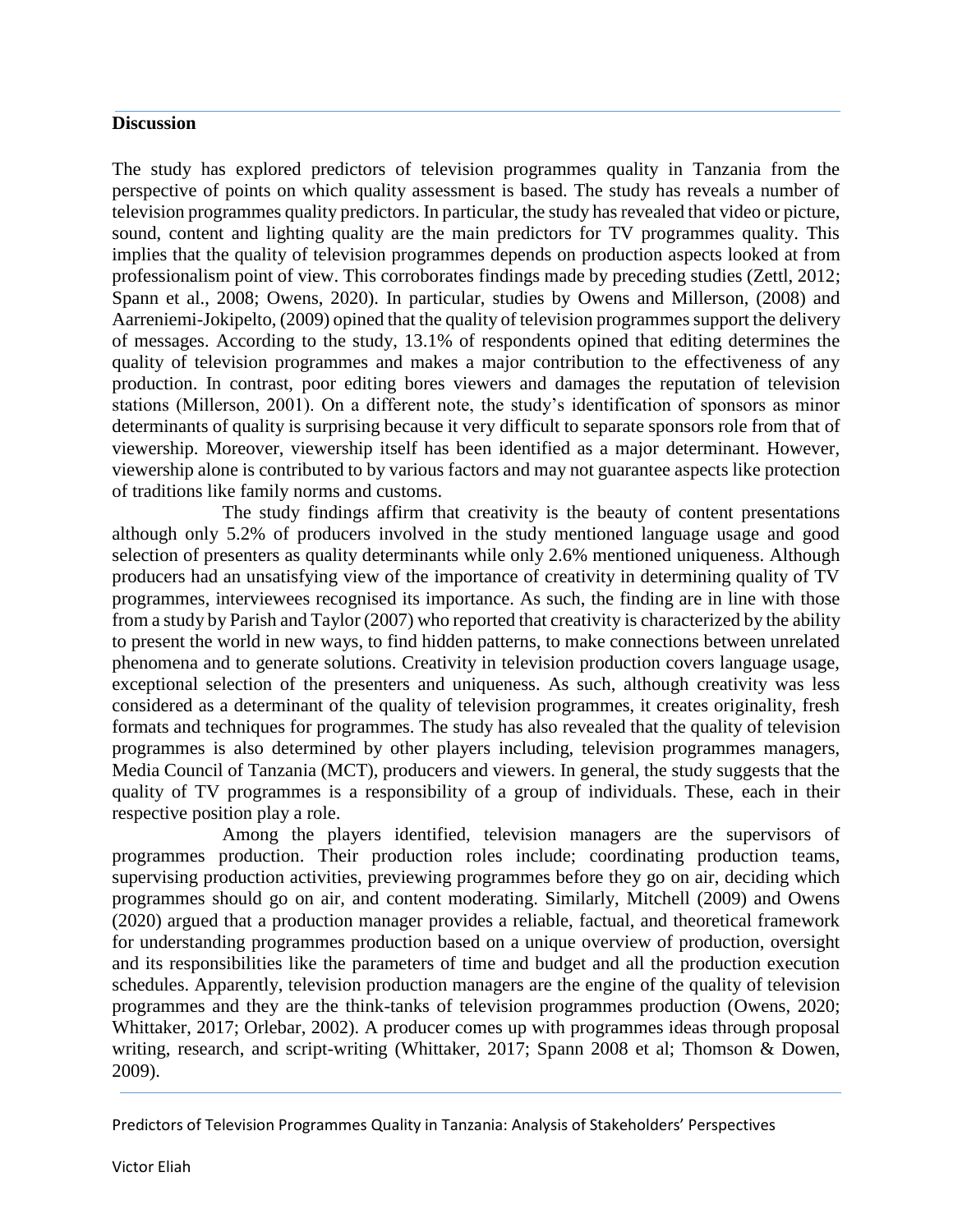On the other hand, TCRA as an actor in quality determination has the mandate of regulating the postal and broadcasting electronic communication, and is responsible for protecting the interests of consumers. TCRA is a quasi-independent government body responsible for regulating communication and broadcasting sectors (TCRA, 2020). Despite that mandate, it has been noted that TCRA does not have a direct mechanism for controlling the quality of television programmes except when rules and regulation of broadcasting have been violated by television or media houses. It is from this perspective that, Dale and Plunkett (1990:3) asserts that "quality control involves operational techniques and activities aimed both at monitoring process and eliminating causes of unsatisfactory performance."

Although TCRA has the mandate to punish wrong dowers, the body has limited effect on quality. For example, TCRA cannot control and assure quality with regards to technical aspects like sound problems, lack of creativity, poor lighting and poor programmes contents. Overall, this study concurs with others that revealed that the quality of TV programmes is a responsibility of many actors (See, Romero-Fresco, 2021; Bayo-Moriones et al., 2018; Marjaana, 2020; Sehl, 2020; Owens, 2020).

Viewers are the emerging controllers and critiques of the quality of television programmes despite being mentioned by only 23.6% of producers that participated in this study. Several scholars like Shamir (2007), Gross (2000), Bayo-Moriones *et al.*, (2018) and Ismail (2017) have mentioned viewers as critical actors in the control of television programmes quality. Viewers have been raising their voices though social media to criticize or praise television programmes based on their views or social settings. In fact, viewers have been mentioned as one of the references of programmes quality critiques because they are the consumers of the programmes.

The Media Council of Tanzania (MCT) has been criticizing the poor quality programmes and also has been preparing the competition awards for quality programmes. Indeed, while awards are known for propagating professionalism and creativity, there is a need for establishing more proactive approaches to quality control and enforcement that may have a direct impact on quality of television programmes. Indeed, it was noted that, the television programmes critique has no special academic point or board in Tanzania which is assigned to assessment the quality of television programmes in Tanzania, the controllers and the assessors above have at certain points of limit that cannot control every aspect in television station or television houses.

## **Study Implications and limitations**

Since television production is growing rapidly in Tanzania, this study adds on the body of literature that informs the media industry about the quality of television production in Tanzania. Practically, the study is useful as a reference and guideline for media house operators. The study can be useful to television programmes producers, production managers, and all media practitioners seeking to produce quality television programmes.

This study was confined to only 5 television stations and two production houses and a sample of 70 respondents. As such, its results may not be generalized. In other words, the usage of this study's findings when speaking about the general view of television programme quality in Tanzania should be done with caution. A longitudinal study is required to establish a better understanding of this phenomenon in Tanzania.

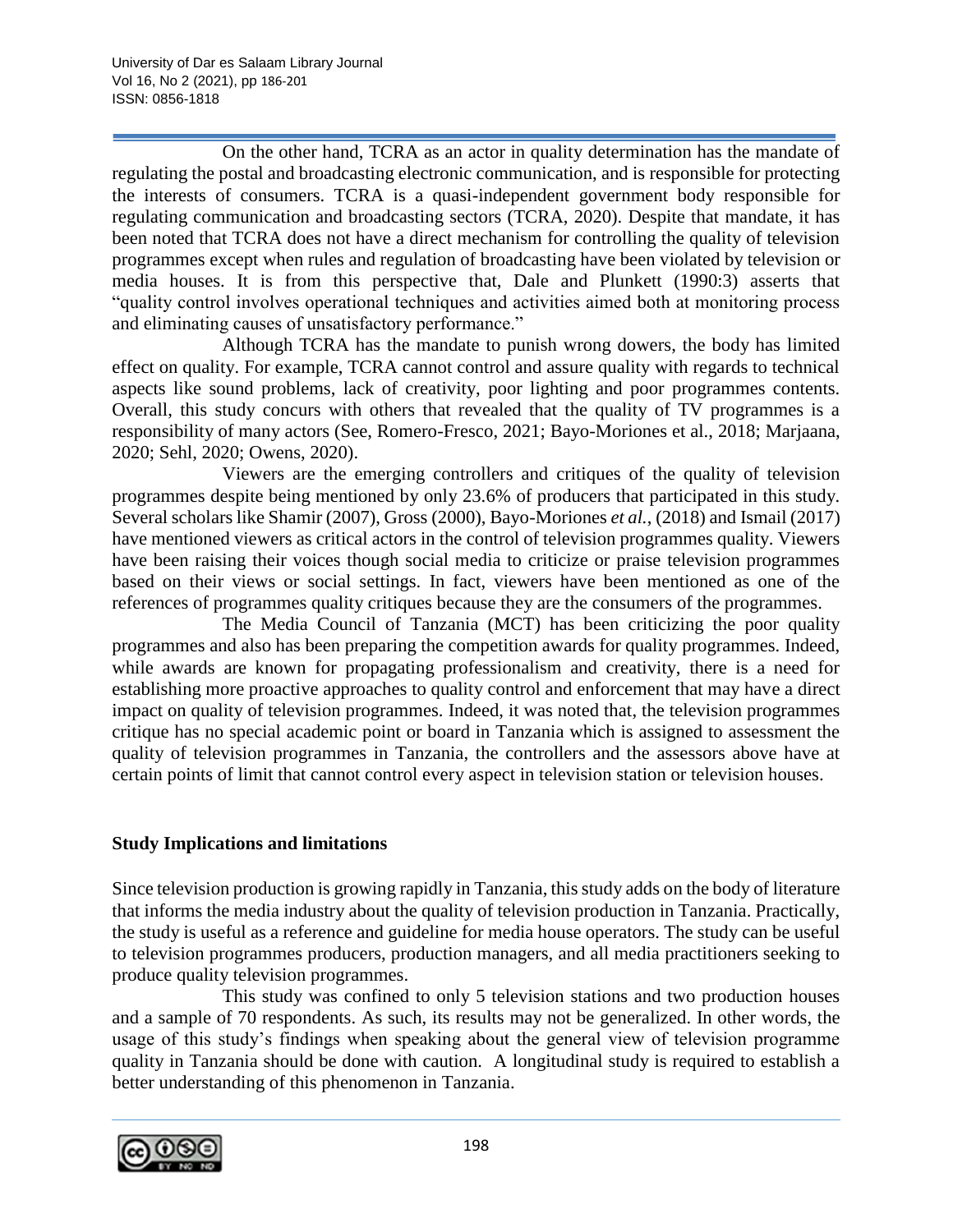#### **Conclusion and Recommendations**

Perspectives gathered from participants have indicated a lack of consistency and overlaps in how the concept of television programmes quality is seen. Clearly, professional perspectives, despite their prominence, need stronger advocacy and mainstreaming in order to withstand the pressure exerted by viewership as preferred by television programmes sponsors. Apparently, strict emphasis on viewership as a determinant of quality of programmes may not guarantee required quality of television programmes needed. Media policies need to set a minimum quality threshold for quality control that is independent of viewership factor alone.

Based on the findings of this study, it has been seen that there is a need for strengthening internal quality control mechanisms for more efficiency by having programme editors (PE) to work on both content and technical aspects of programmes under the supervision of programmes managers. There is also a need to streamline efforts and ensure uniformity of practices by TCRA by compulsory establishment of quality control units/departments which will be responsible for eliminating poor programmes, previewing the programmes to establish their appropriateness and compliance with all requirements that make a television programme like; topic relevance, content, language, shots, sound, light, graphics, caption, promotion sequencing and abidance to editorial policies.

#### **References**

- Abdulla, R. (2014).*Egypt's Media in the Midst of Revolution.*CarnegieEndowment for International Peace. Retrieved from[:https://carnegieendowment.org/2014/07/16/egypt-s](https://carnegieendowment.org/2014/07/16/egypt-s-media-in-midst-of-revolution-pub-56164)[media-in-midst-of-revolution-pub-56164](https://carnegieendowment.org/2014/07/16/egypt-s-media-in-midst-of-revolution-pub-56164)
- Ahmed, A. (2003). Quality control experience in Tanzania industries. Master's Dissertation, University of Dares Salaam.
- Bennett, T., Gayo, M., and Rowe, D. (2018).*Television in Australia: Capitals, tastes, practices and platforms:*Media International Australia: Retrieved from [https://www.academia.edu/47141153/Television\\_in\\_Australia\\_capitals\\_tastes\\_practices\\_and](https://www.academia.edu/47141153/Television_in_Australia_capitals_tastes_practices_and_platforms) [\\_platforms](https://www.academia.edu/47141153/Television_in_Australia_capitals_tastes_practices_and_platforms)
- Bauer, E. J, Duff, L. G & Westcott, T.R. (2006). *The Quality Improved Handbook* (2nd Edition) ASQ Quality Press Milwaukee.
- Bayo-Moriones, A, Etayo, C &Sánchez-Tabernero, A. (2018). Revisiting quality television: Audience perceptions*.International Journal on Media Management*20 (3),193 – 215.
- Best, J. W. & Kahn, J.V. (2004). *Research in Education*.Prentice hall of India.
- Borg, W. R. & Gall, M. D. (2004). *Educational Research: An Introduction*. Longman.
- Burns, C. (2011). *A definition of quality television using current television*. Retrieved from: [www.academia.ed](http://www.academia.ed/)
- Cohen, L., Manion, L., &Morrison, K. (2007). *Research Methods in Education* (6<sup>th</sup> edition). Routledge.
- Creswell, J.W. (2012). *The Use of Multi-Methods Makes the Findings More*. Routledge.

Dale, B. G &Plunkett, J.J. (1990). *Managing Quality Prentice*.Hall of India.

Fuller. S. (2013). Quality TV: The Reinvention of U.S. Television.The University of Sydney

Predictors of Television Programmes Quality in Tanzania: Analysis of Stakeholders' Perspectives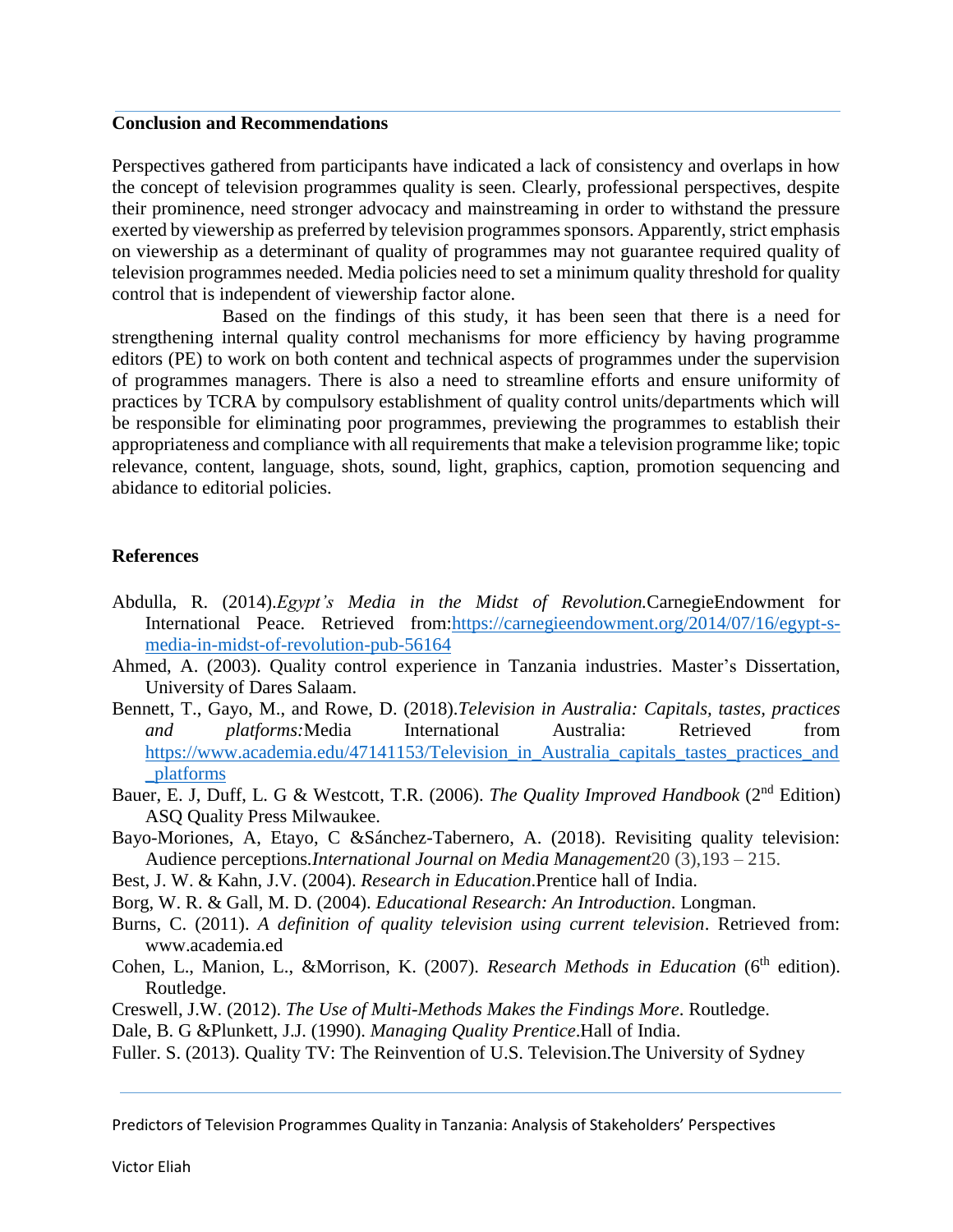- Gross, S.L (2000) *Telecommunications: An introduction to Electronic Media* (7<sup>th</sup> edition). McGraw Hill.
- Hamdani, M. M., Rashid, A., & Amour, F.S. (2014). *History of Zanzibar Media, Traditions and Transition.* Media Council of Tanzania (MCT).

Ishikawa, S. (Ed.). (1996b). *Quality Assessment of Television.* John Libbey Media

Ismail, N. (2017). *Egypt's State-Owned Television: A Call for Reform.* [Master's Thesis, the American University in Cairo]. AUC Knowledge Fountain: Retrieved from <https://fount.aucegypt.edu/etds/375>

- Jesse, G. (2006).How has multichoice Africa affected the way people view television in African countries?Master's dissertation, Grand Valley State University. Retrieved from Retrieved from <http://scholarworks.gvsu.edu/theses/638>
- Kumar, R. (2011). Research Methodology: A step by Step Guider for Beginners. (3<sup>rd</sup> Edition). Sage Publications India Pvt Ltd.
- Lugalambi, W, G, Mwesige, P, G &Bussiek, H (2010). *Public Broadcasting in Africa Series,* Open Society Initiative for East Africa. Retrieved from <https://www.opensocietyfoundations.org/uploads>
- Marjaana, M. (2020).The Good Television: Factual Programmes, Quality and Subjective Experience. Helsinginyliopisto
- Millerson, G. (2001). *Video Production Handbook* (3<sup>rd</sup> edition). Focal Press.
- Mitchell, L. (2009). *Production Management for Television*. Taylor and Francis Group.
- Msina, V. (2000). The impact of mass media on culture in Tanzania: A case study of television in Dar es Salaam. Master's Dissertation, University of Dares Salaam.
- Mulgan, G. (1990). Television's Holy Grail: Seven types of quality. In Geoff, M. (Ed.), *The Question of Quality*. British Film Institute.
- Nsubuga, E.H.K. (2000). Fundamental of educational research. MKPublisher (U) Limited.
- Nyambane, M, M. &Maende, J. W. (2016). The impact of locally generated television programmes on the Kenyan television viewers: A case study of citizen television. University of Nairobi. Volume.5, (1726-1736)https://www.semanticscholar.org/paper/
- Owens, J &Millerson, G. (2008). *Video Production Handbook* (4<sup>th</sup> Edition). Elsevier.
- Owens, J. (2020). *Television Production* (17th Edition). Taylor and Francis Group.
- Orlebar, J. (2002). *Digital Television Production: A handbook*. Oxford University Press Inc.
- Parish, J.R. & Taylor, A. (2007). *Career Opportunities in Television and Cable.* InfoBase Publishing.

Peter, N, Tom, H.A. &Voort, D.V. (2006). Quality Standards for Children's Programmes in the writings of Television critics. Journal of Educational Media. 24(1), 7-23. Retrieved from <https://doi.org/10.1080/1358165990240102>

- Romero-Fresco, P (2021) Negotiating quality assessment in media accessibility: The case of live subtitling. *Universal Access in the Information Society* 20(2), 741-751. DOI: 10.1007/s10209- 020-00735-6
- Rosengren, K.E, Carlossn, M. &Tagerud, Y. (1996). Quality in programming: Views from the North.In Ishikawa, S(Ed) *Quality Assessment of Television*.JohnLibbery Media.